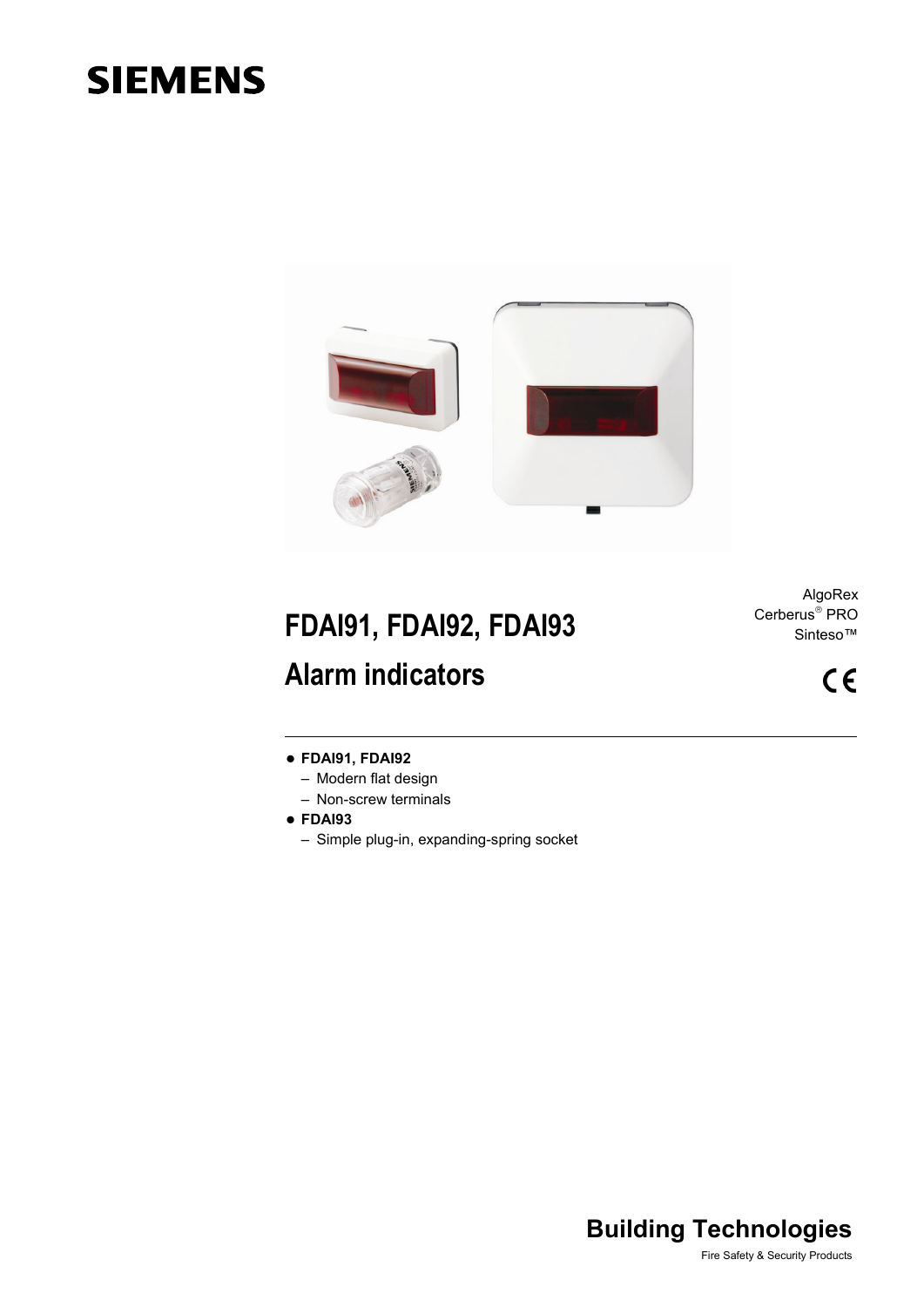- Alarm indicators are connected to automatic fire detectors in order to indicate quickly the source of an alarm signal from detectors which are not easily accessible or visible.
- The alarm indicators contain an indicator lamp unit with one respectively two LEDs. They light up as soon as the connected fire detector gives an alarm.

### **Alarm indicators FDAI91, FDAI92**

- Alarm indicators are mounted with two screws either directly to a door frame (FDAI91), or on a wall (FDAI92).
- For the following applications the FDAI92 can be completed with AI330 adapter frame:
	- for surface laid conduit or ducts
	- to increase the loop space
	- as an adapter for different makes of box

### **Dimensions**



2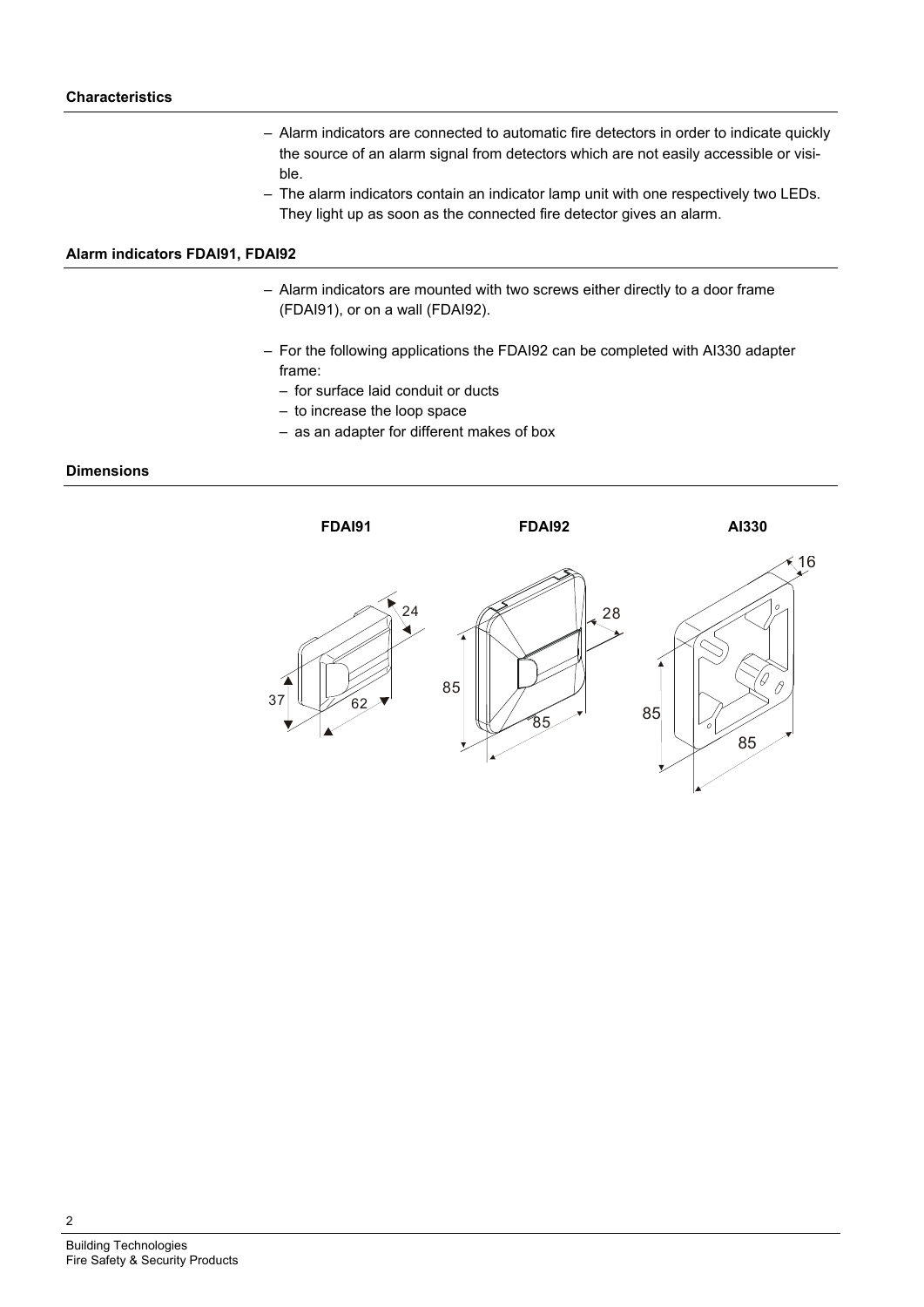- Made of transparent plastic alarm indicator is suitable for installation in door frames, switching panels, ceiling voids or special housings. The 22.5 mm Ø mounting hole is drilled by the system owner. The holder must be fitted with an insulating cap for safety.
- For installation in humid rooms the DJZ1193 and DCA1191 housings as well as a washer are available.
- The housing DJZ1193 has a hole for the mounting of one alarm indicator.
- Up to 4 alarm indicators can be built into the housing DCA1191. The 22.5 mm Ø mounting holes are drilled by the system owner.